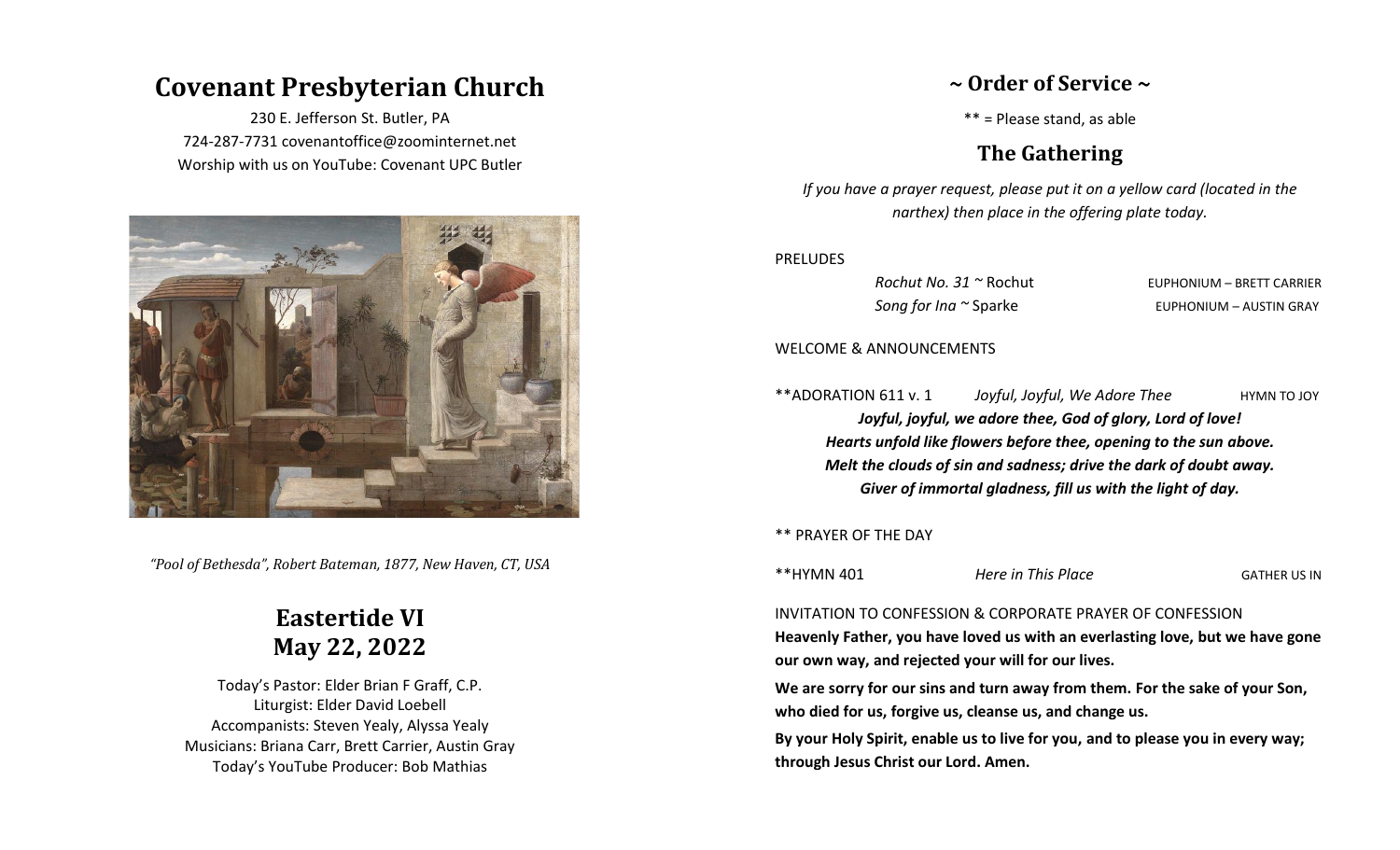| A TIME OF SILENT CONFESSION & ASSURANCE OF PARDON                                                                               |                                                                                                           |                           | Leader:                                                        | May God be gracious to us and bless us    |                                                           |
|---------------------------------------------------------------------------------------------------------------------------------|-----------------------------------------------------------------------------------------------------------|---------------------------|----------------------------------------------------------------|-------------------------------------------|-----------------------------------------------------------|
| Pastor:                                                                                                                         | As Paul writes to the Romans (chapter 8): "There is therefore now                                         |                           |                                                                | and make his face to shine upon us,       |                                                           |
|                                                                                                                                 | no condemnation for those who are in Christ Jesus." This we also                                          |                           | People:                                                        | that your way may be known upon earth,    |                                                           |
|                                                                                                                                 | believe and affirm, that by his death and resurrection Christ has                                         |                           |                                                                | your saving power among all nations.      |                                                           |
|                                                                                                                                 | freed us from the bondage of sin and the power of death.<br>Friends, believe the good news of the gospel: |                           |                                                                |                                           |                                                           |
|                                                                                                                                 | In Jesus Christ, we are forgiven!                                                                         |                           | Leader:                                                        | Let the peoples praise you, O God;        |                                                           |
| People:                                                                                                                         |                                                                                                           |                           |                                                                | let all the peoples praise you.           |                                                           |
| **RESPONSE 581                                                                                                                  | Glory Be to the Father                                                                                    | <b>GLORIA PATRI</b>       |                                                                |                                           |                                                           |
|                                                                                                                                 | Glory be to the Father, and to the Son, and to the Holy Ghost;                                            |                           | People:                                                        | Let the nations be glad and sing for joy, |                                                           |
| as it was in the beginning, is now, and ever shall be,<br>world without end. Amen, amen.                                        |                                                                                                           |                           |                                                                | for you judge the peoples with equity     |                                                           |
|                                                                                                                                 |                                                                                                           |                           |                                                                | and guide the nations upon earth.         |                                                           |
|                                                                                                                                 |                                                                                                           |                           | Leader:                                                        | Let the peoples praise you, O God;        |                                                           |
| ** THE PEACE OF CHRIST                                                                                                          |                                                                                                           |                           |                                                                | let all the peoples praise you.           |                                                           |
| Leader:                                                                                                                         | May mercy, peace, and love be yours in abundance. The peace of                                            |                           |                                                                |                                           |                                                           |
|                                                                                                                                 | our Lord Jesus Christ be with you all.                                                                    |                           | People:                                                        | The earth has yielded its increase;       |                                                           |
| And also with you.<br>People:                                                                                                   |                                                                                                           |                           |                                                                | God, our God, has blessed us.             |                                                           |
|                                                                                                                                 | <b>The Word</b>                                                                                           |                           |                                                                |                                           |                                                           |
| **ILLUMINATION 240 V. 1 Alleluia, Alleluia! Give Thanks<br>ALLELUIA NO. 1<br>Alleluia, Alleluia! Give thanks to the risen Lord. |                                                                                                           |                           | All:                                                           | May God continue to bless us;             |                                                           |
|                                                                                                                                 |                                                                                                           |                           |                                                                | let all the ends of the earth revere him. |                                                           |
|                                                                                                                                 | Alleluia, alleluia! Give Praise to his name.                                                              |                           |                                                                |                                           |                                                           |
| 1. Jesus is Lord of all the earth. He is the King of creation.                                                                  |                                                                                                           |                           | NT LESSON<br>Revelation 21: 10, 22 - 22: 5<br>Pew Bible P.1008 |                                           |                                                           |
|                                                                                                                                 |                                                                                                           |                           | Liturgist: Here ends the reading from the Book of Revelation.  |                                           |                                                           |
|                                                                                                                                 |                                                                                                           |                           |                                                                | People: Praise be to You, O Lord!         |                                                           |
| <b>NT LESSON</b>                                                                                                                | Acts $16:9 - 15$                                                                                          | Pew Bible P.900           |                                                                |                                           |                                                           |
| Liturgist: Here ends the reading from Acts of the Apostles.<br>People: Thanks be to God!                                        |                                                                                                           |                           | **GOSPEL LESSON                                                | John 5: $1 - 9$                           | Pew Bible P.866                                           |
|                                                                                                                                 |                                                                                                           |                           | Pastor: The Gospel of our Lord.                                |                                           |                                                           |
|                                                                                                                                 |                                                                                                           |                           |                                                                | People: Glory to You, O Christ!           |                                                           |
| PSALM 67                                                                                                                        |                                                                                                           | <b>Responsive Reading</b> |                                                                |                                           |                                                           |
|                                                                                                                                 |                                                                                                           |                           | PULPIT HYMN 733                                                |                                           | We All Are One in Mission ES FLOG EIN KLEINS WALDVOGELEIN |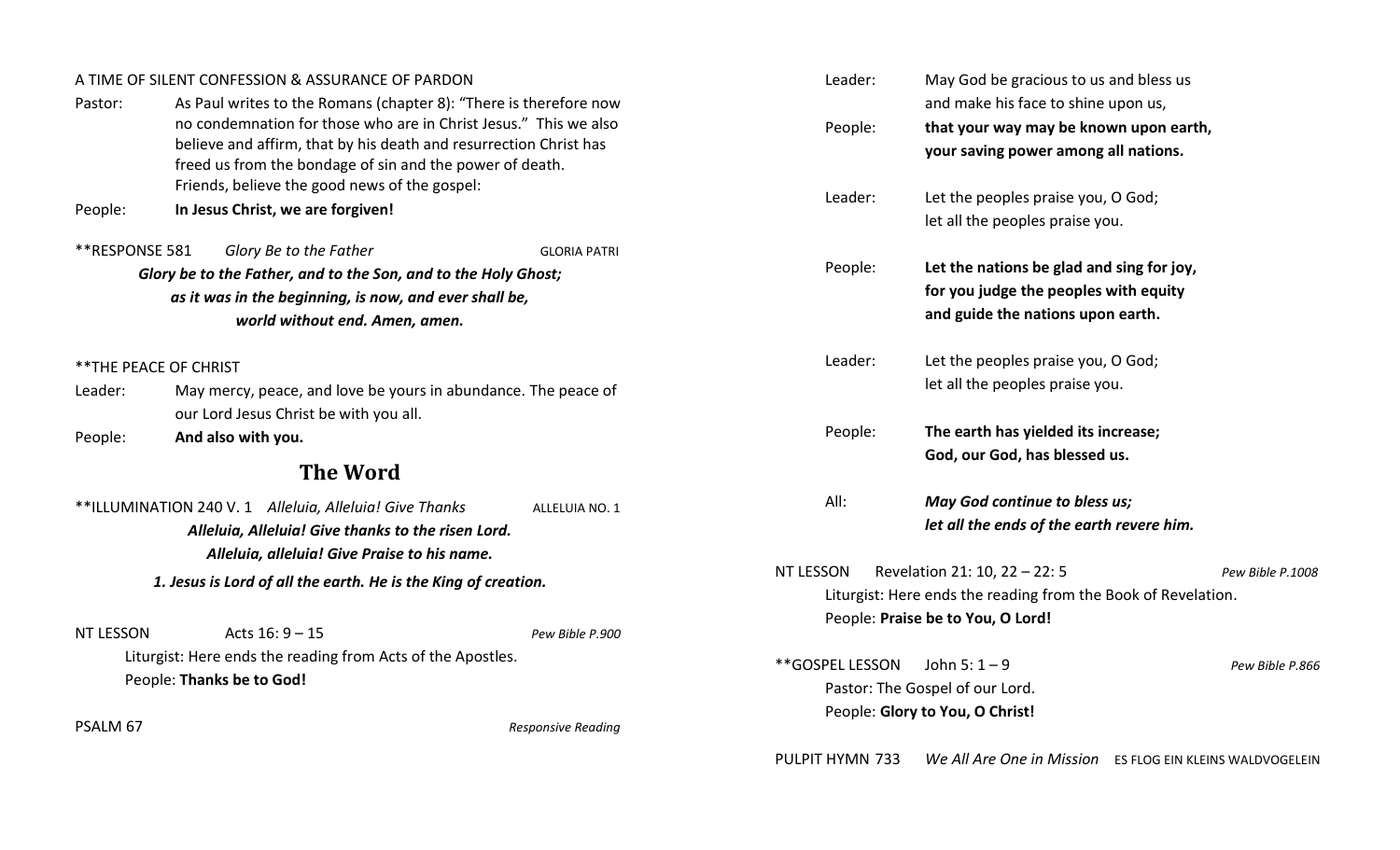#### THE MESSAGE *Do You Want to Get Well?* PASTOR BRIAN

*Soldiers mocked him, friends denied him; he hung there until he died.*

#### ANTHEM *Morning Glow ~ Schwartz*

*Moring glow, morning glow, starts to glimmer when you know. Winds of change are set to blow and sweep this whole land through. Morning glow is long past due. Morning glow, fill the earth, come and shine for all your worth. We'll be present at the birth of old faith looking new. Morning glow is long past due. Oh, morning glow, I'd like to help you grow. We should have started long ago. So, morning glow, aal day long, while we sing tomorrow's song. Never knew we could be so strong, but now it's very clear. Morning glow is almost here. Morning glow, by your light, we can make the new day bright; and the phantoms of the night will fade into the past. Morning glow is here at last. At last.*

\*\*AFFIRMATION OF FAITH *from "I Believe" – a Contemporary Hymn Text by: Carolyn Winfrey Gillette (1998)*

#### *ALL:*

**I believe in God the Father, the Almighty God above,**

**Maker of the earth and heaven which were formed in God's great love. And in Jesus, loving Jesus, God's own Son -- who makes us new. This, the creed of generations, is the faith for our church, too.**

#### *MUSICIANS:*

*Jesus, by God's Holy Spirit, was so wondrously conceived; Born unto the Virgin Mary, who your promises believed. Jesus, suffering under Pilate, on a cross was crucified.*

#### *MEN:*

**So it was, our Lord was buried; in a borrowed tomb he lay. To the dead he then descended. Where was joy on earth that day? There is more to God's great story: in three days he rose again. He ascended into heaven, and he sits at God's right hand.**

#### *WOMEN:*

**I believe what God has promised: Christ will come as he has said. He will judge the nations' peoples, both the living and the dead. I believe God's Holy Spirit makes the church one family. We're surrounded by God's people – saints who in our Lord believe.**

#### *ALL:*

**I believe that God forgives us for the times we turn away, And that God will raise our bodies on that resurrection day. We rejoice we'll live forever, singing praise to God's great name. This, the creed of generations, is the faith that we proclaim.** 

#### PASTORAL PRAYER with THE LORD'S PRAYER

**Our Father, who art in heaven, hallowed be thy name. Thy kingdom come, thy will be done, on earth as it is in heaven. Give us this day our daily bread, and forgive us our debts, as we forgive our debtors; and lead us not into temptation, but deliver us from evil. For thine is the kingdom and the power and the glory, forever. Amen.**

### **The Eucharist**

PRESENTATION OF TITHES, OFFERINGS, & GIFTS